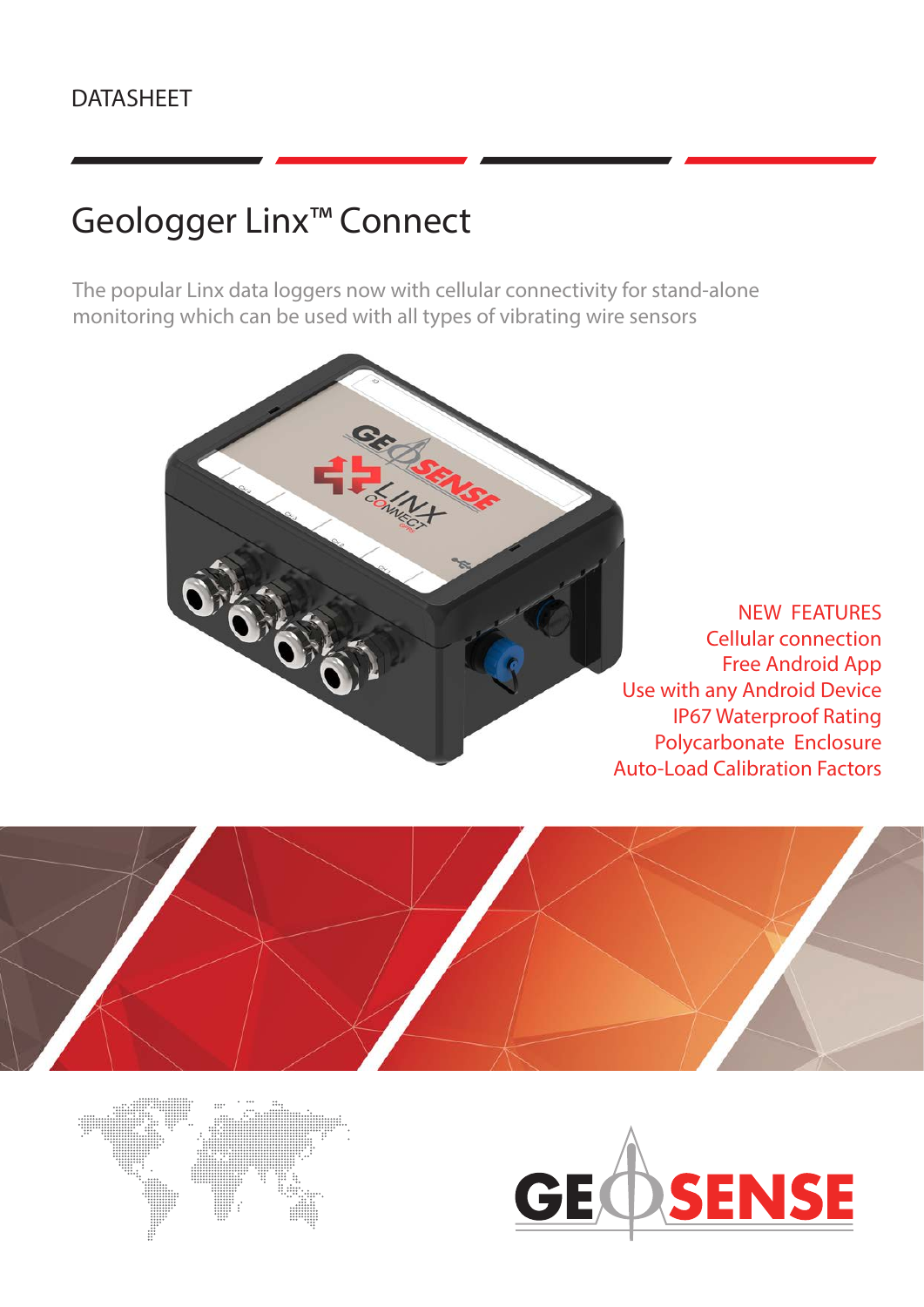## Geologger Linx™ Connect Series

### Overview



The Geologger Linx™ Connect offers all the benefits of the popular Linx data logger with the advantage of cost-efficient cellular data transmission via an internal SIM card. Excellent energy efficiency, reliable and stable transmission of readings and the sturdy construction of the data loggers means almost maintenance-free and cost-efficient data measurement.

This range of low-cost battery-powered data loggers (1, 4 and 8 channel models) is designed for stand-alone monitoring and can be used with all types of vibrating wire sensors such as piezometers, load cells, crack meters, joint meters, strain gauges, pressure cells, weir monitors and extensometers, together with their associated thermistors.

The new Linx App means data can also be accessed on site by any Android device such as a smartphone or tablet. The affordable robust Cedar™ CT5 Handheld and CT7G Tablet are available from Geosense.

The Linx's large 8MB internal memory enables the storage of up to 270,000 readings. As the internal memory operates as a USB mass storage device, the data is accessible through a mini USB interface meaning data can also be transferred easily to a laptop device in the field in csv format.

Supplied with free LINX software, configuration for sensors and logger parameters, such as date, time, and sweep frequency range, is quick and easy. Automatic uploading of calibration factors can also be done using a simple text file provided at the time of supply.

Housed in a rugged Polycarbonate IP67 rated tamper-proof enclosure, Geologger Linx™ Connect Connect loggers are suitable for the harsh environment typically found within civil and structural engineering applications.

### www.geosense.co.uk



### APPLICATIONS

Stand-alone monitoring of VW sensors and/or thermistors such as:

Piezometers

Crack Meters

Joint Meters

Strain Gauges

Pressure Cells

Load Cells

Rod Extensometers

Weir Monitors

#### FEATURES

Cellular connectivity (SIM card) Data transferable via FTP Internal antenna Compatible with all VW & NTC sensors Auto fill of calibration data Lithium battery Battery life<sup>4</sup>  $> 6$  months Robust construction Simple to install & download 8MB internal memory Local download via USB LINX software included

IP67 enclosure

In-built lightning protection (TVS)

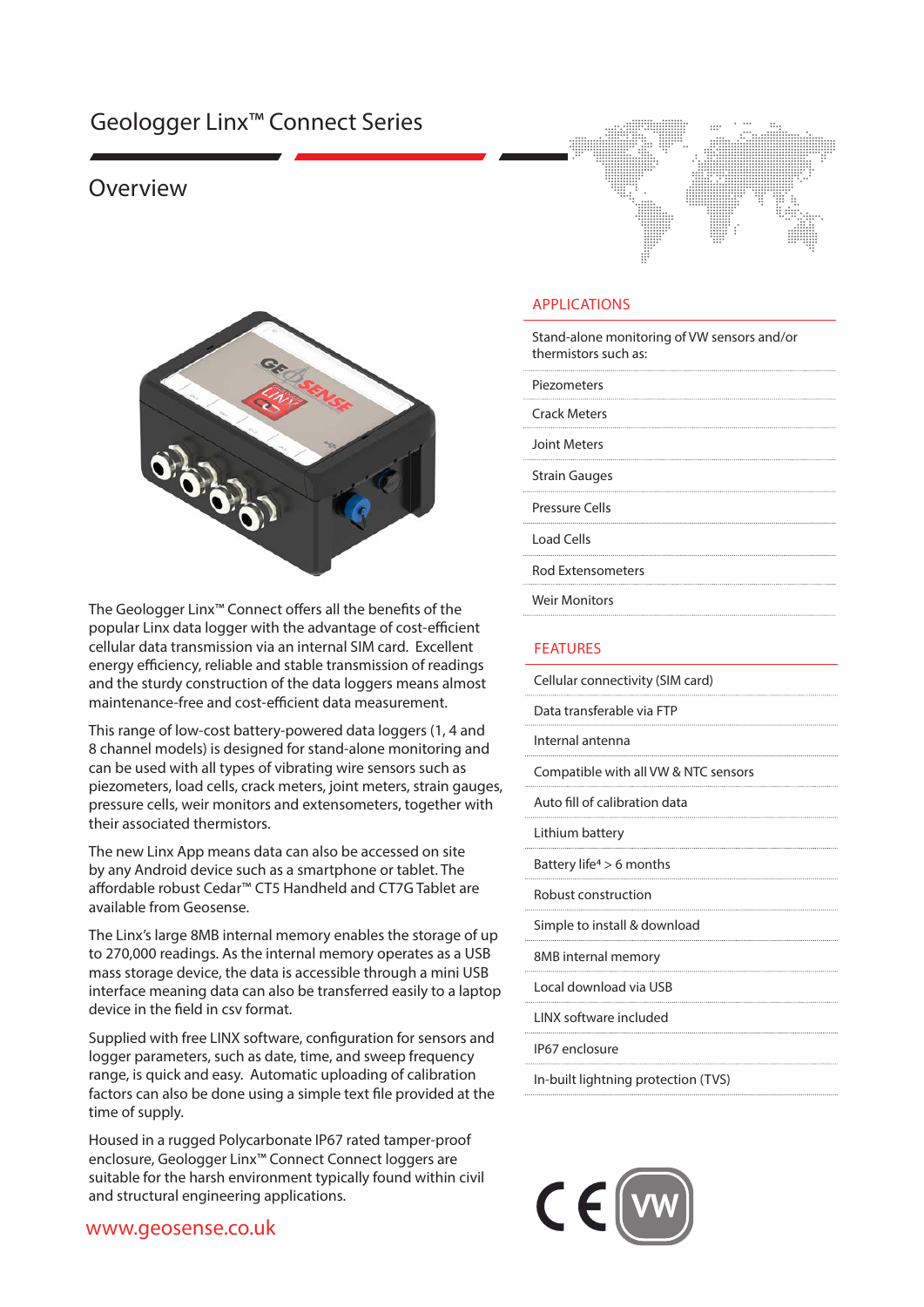## Linx Specifications

| <b>MODEL</b>                  | LINX-1C                    | LINX-4C                    | LINX-8C (coming soon)      |
|-------------------------------|----------------------------|----------------------------|----------------------------|
| Channels                      | $1$ VW + 1 NTC             | $4$ VW + 4 NTC             | $8$ VW + $8$ NTC           |
| <b>VIBRATING WIRE</b>         |                            |                            |                            |
| Excitation                    | $0 - 5V$                   | $0 - 5V$                   | $0 - 5V$                   |
| Range                         | 260 to 4800 Hz             | 260 to 4800 Hz             | 260 to 4800 Hz             |
| Resolution                    | 0.10 Hz                    | $0.10$ Hz                  | 0.10 Hz                    |
| Accuracy <sup>1</sup>         | 0.01% Full Scale           | 0.01% Full Scale           | 0.01% Full Scale           |
| <b>THERMISTOR</b>             |                            |                            |                            |
| Range                         | 1000 to 64000 Ohm          | 1000 to 64000 Ohm          | 1000 to 64000 Ohm          |
| Resolution                    | <4 ohm                     | <4 ohm                     | <4 ohm                     |
| Accuracy(25 °C) <sup>2</sup>  | $0.3$ °C                   | $0.3$ °C                   | $0.3$ °C                   |
| <b>COMMUNICATION</b>          |                            |                            |                            |
| Port                          | Mini B USB                 | Mini B USB                 | Mini B USB                 |
| Software                      | Linx                       | Linx                       | Linx                       |
| Readout                       | Windows XP onwards         | Windows XP onwards         | Windows XP onwards         |
| External                      | 2G/3G                      | 2G/3G                      | 2G/3G                      |
| <b>DATA STORAGE</b>           |                            |                            |                            |
| Memory                        | 8MB                        | 8MB                        | 8MB                        |
| Readings                      | up to 279,000              | up to 135,000              | up to 83,000               |
| On memory full                | Overwrite old data or stop | Overwrite old data or stop | Overwrite old data or stop |
| Reading interval <sup>3</sup> | sec/min/hr/day/month/year  | sec/min/hr/day             | sec/min/hr/day             |
| Time format                   | Day/month/year; hr/min/sec | Day/month/year; hr/min/sec | Day/month/year; hr/min/sec |
| <b>POWER</b>                  |                            |                            |                            |
| Voltage                       | 7.2Vdc                     | 7.2Vdc                     | 7.2Vdc                     |
| <b>Battery</b>                | 2 x Lithium C              | 2 x Lithium C              | 2 x Lithium C              |
| Battery life <sup>4</sup>     | $> 6$ months               | $> 6$ months               | > 6 months                 |
| Operating temperature         | -20°Cto 55°C               | -20°Cto 55°C               | -20°Cto 55°C               |
| <b>ENCLOSURE</b>              |                            |                            |                            |
| Material                      | Polycarbonate              | Polycarbonate              | Polycarbonate              |
| Dimensions (L x W x H)        | 150 x 80 x 60mm            | 191 x 125 x 90mm           | 191 x 125 x 90mm           |
| Rating                        | IP67                       | IP67                       | IP67                       |
| Weight (with battery)         | 431g                       | 1225g                      | 1225g                      |
| Weight (without battery)      | 333g                       | 945g                       | 945g                       |
|                               |                            |                            |                            |

<sup>1</sup> Sensor dependent

<sup>2</sup> Sensor & temperature dependent

<sup>3</sup> Scheduled reading available

4 Depending on temperature, sampling interval & FTP transmissions

### www.geosense.co.uk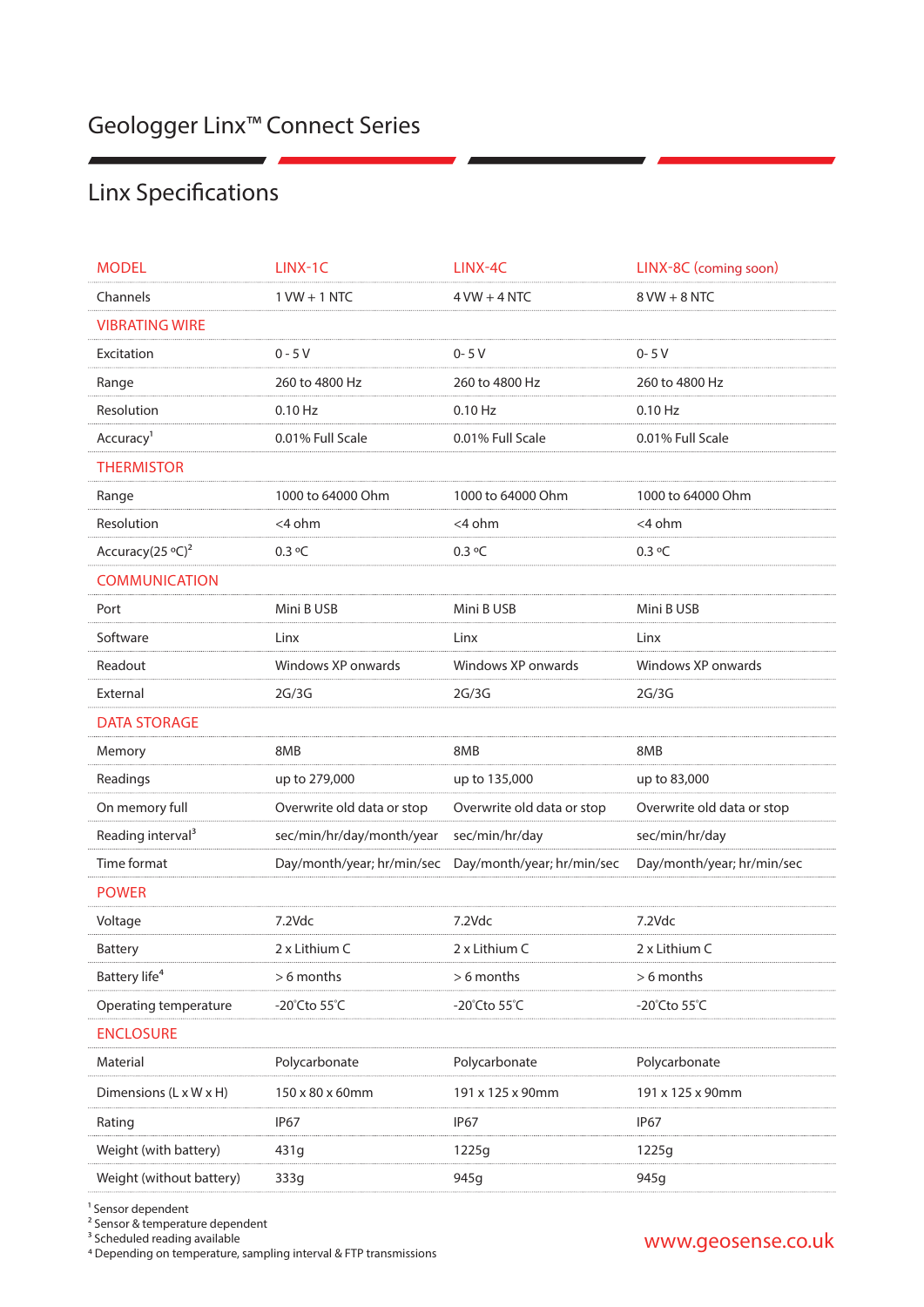## Geologger Linx™ Connect Series

### Rugged Handheld & Tablet



#### APPLICATIONS

Rugged Android smartphone and tablet - ideal for all site work

Use with the Geologger Linx Connect App

#### FEATURES

Enhanced Outdoor Display Readability

All-Day Battery Life

Reasonably priced

Highly Versatile Android OS

The Cedar™ CT5 Rugged Handheld and CT7G Tablet by Juniper Systems are ideal for using the new Linx App. Both are IP68-rated for protection against dust and water, and are built to withstand accidental drops from up to three feet onto concrete, making them the sensible option for site work.

They provide affordable durability with an Android® 6.0 operating system, fast powerful processing capabilities, a long battery life and large memory. Compact and lightweight, the CT5 is designed for all-terrain data collection and communication. The CT7G is great for outdoor visibility with a large 7-inch display. Both are available from Geosense.





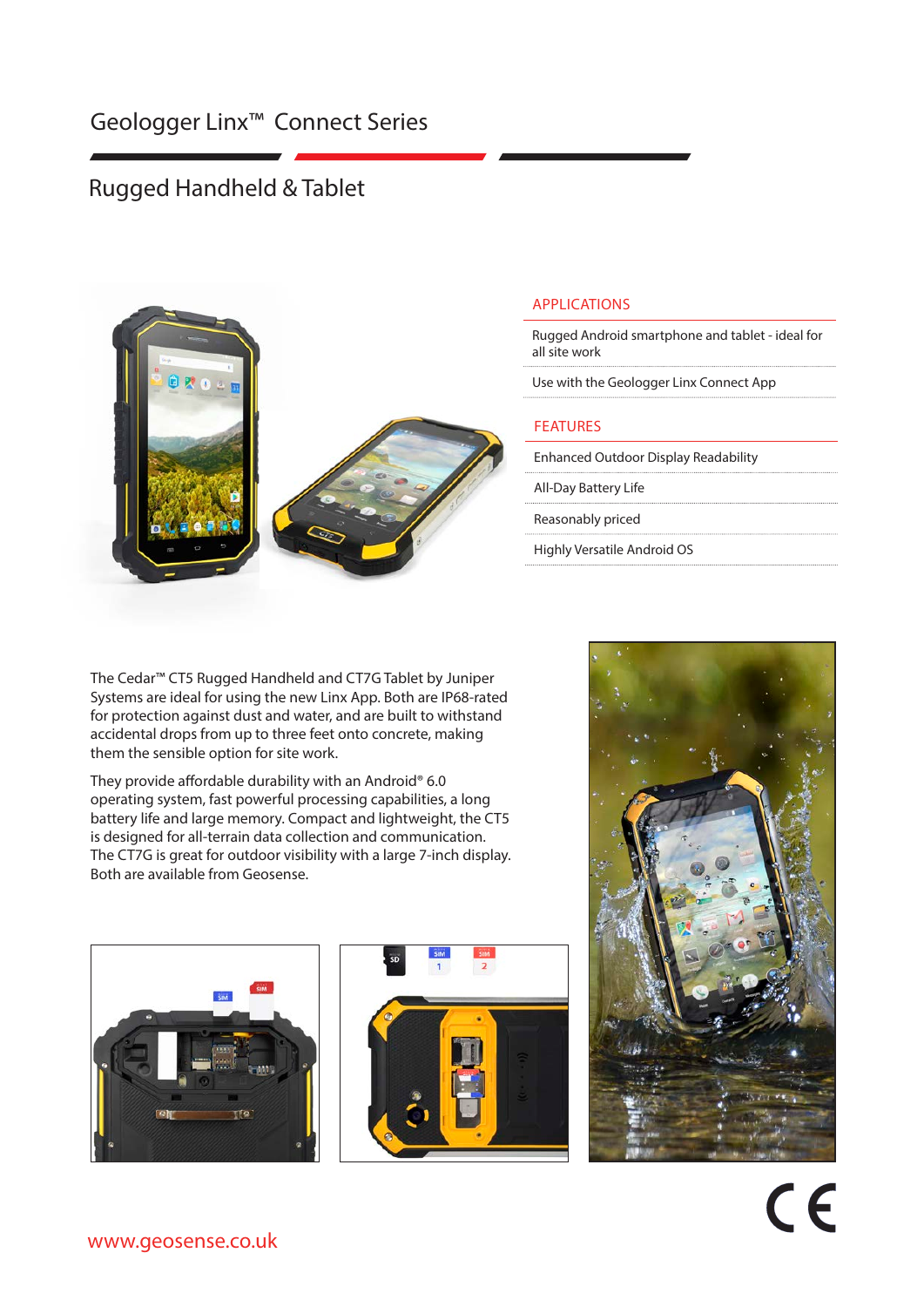## CT5 & CT7G Specifications

| <b>MODEL</b>                 | CT <sub>5</sub>                    | CT7G                                    |
|------------------------------|------------------------------------|-----------------------------------------|
| <b>SYSTEM</b>                |                                    |                                         |
| <b>Operating System</b>      | Android 6.0                        | Android 6.0                             |
| Processor                    | MTK6755Octa-core2.0GH              | MediaTek MT673564-bitquad-cor           |
| <b>CONNECTIVITY</b>          |                                    |                                         |
|                              | 4G LTE, Dual Micro SIM Card Slots  | 4G LTE, Dual Micro SIM Card Slots       |
|                              | Wi-Fi®:IEEE802.11a/b/g/n           | Wi-Fi <sup>®</sup> :IEEE802.11a/b/g/n   |
|                              | Bluetooth <sup>®</sup> 4.1         | Bluetooth <sup>®</sup> 4.1              |
|                              | GPS+GLONASS                        | <b>USB Disk</b>                         |
|                              | <b>FM Radio</b>                    | <b>FM Radio</b>                         |
|                              | Near-Field Communication           | Near-Field Communication                |
| <b>PHYSICAL</b>              |                                    |                                         |
| Weight (inc battery)         | 225g                               | 590 g                                   |
| <b>Dimensions</b>            | 152.3 x 81 x 1 6.6mm               | 215.56 x 135.8 x 18.9mm                 |
| <b>PORTS</b>                 |                                    |                                         |
|                              | AC Adapter110~240V, Micro USB      | Micro USB, 3.5mm audio jack, USB OTG    |
| <b>BATTERY</b>               |                                    |                                         |
|                              | Li-Polymer 4500mAh                 | Li-Ion 7000mAh                          |
| <b>DISPLAY</b>               |                                    |                                         |
|                              | High-visibility HDIPS display      | High-visibility HDIPS display           |
| <b>Screen Size</b>           | 4.7"(119mm) Resolution: 720 x 1280 | 7"(178mm) Resolution: 800 x 1280        |
| <b>Screen Orientation</b>    | Portrait                           | Auto rotate                             |
| <b>STORAGE</b>               |                                    |                                         |
| Memory (RAM)                 | 3GB                                | 2GB                                     |
| Storage                      | Internal 32GB                      | Internal 16GB, Micro SD card: up to 32G |
| <b>RUGGEDNESS</b>            |                                    |                                         |
| Protection                   | IP68 waterproof & dustproof        | IP68 waterproof & dustproof             |
| Shock/Drop                   | Up to 3'(0.91m) onto concrete      | Up to 3'(0.91m) onto concrete           |
| <b>Operating Temperature</b> | -15°C to 55°C                      | -15℃ to 55℃                             |
| <b>CAMERA</b>                |                                    |                                         |
|                              | Front: 5MP Rear: 13MP              | Front: 2MP Rear: 13MP                   |
| <b>TOUCH SCREEN</b>          |                                    |                                         |
|                              | Capacitive                         | Capacitive                              |